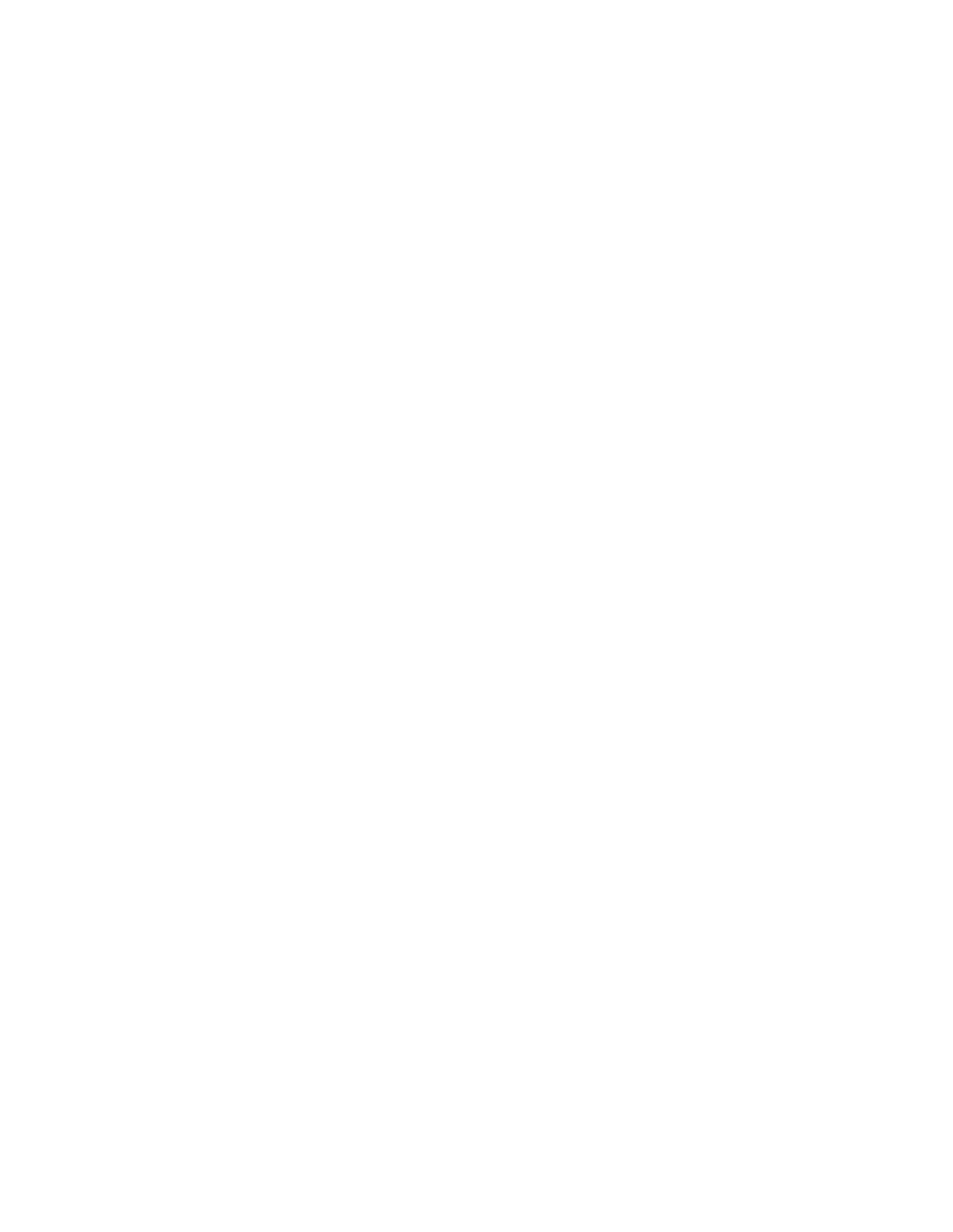# <span id="page-2-0"></span>**401 INTRODUCTION**

Storm drainage is a part of our overall environment, regardless of whether it is an urban or rural environment. The need for and function of stormwater facilities are often overlooked or dismissed by the public until a large storm event brings them to the forefront of the public awareness. While rural areas typically require less direct management of stormwater runoff than urban areas, small mountain streams in very rural areas can become raging rivers after a large storm or storm and snowmelt event.

Planning for stormwater management will be woven into overall development planning for both public and private facilities, and addressed early in the process. Failure to plan for stormwater management facilities at the earliest stages of development planning can lead to problems finding the space required to accommodate stormwater runoff; problems meeting regulatory requirements; facilities that are difficult to maintain; and, ultimately, a potentially higher infrastructure cost. When stormwater facilities are planned in advance as an integral part of development as a whole, they can be thoughtfully designed as public amenities to include functionality in addition to conveying water from one place to another. Stormwater facilities that are thoughtfully planned, especially open channels, can provide recreational opportunities, wildlife habitat, and visual interest. These facilities can also benefit downstream properties and drainageways through improved water quality and a more balanced sediment load.

Storm drainage is a regional phenomenon that affects all governmental jurisdictions and all parcels of property. What happens in one part of a watershed, or even an entire region, will have an effect in other parts of that watershed or region. This cause and effect drives the need to balance both public and private involvement and requirements. It is not effective to plan stormwater facilities for a single site without knowing the impacts to the larger system. Coordination and planning shall occur on a regional level.

The UDFCD has collaborated with communities within the UDFCD boundary, including Boulder County, to develop stormwater master plans for most of the watersheds within the UDFCD boundary. The UDFCD boundary and stormwater master plans that have been completed by the UDFCD can be found on their interactive website (*<http://udfcd.gisworkshop.com/>*) or via an internet search for "UDFCD mapping." Master planning efforts are requested by local governments and scheduled as part of a 4 year strategic plan. These plans identify locations with diminished water quality, determine appropriate flood risk management projects, identify the need for right-of-way acquisition, and provide justification for expenditure of funds for public improvements to storm drainage facilities that will enhance the general health and welfare of the region.

This section of the MANUAL focuses on several of the many facets of storm drainage design to consider before and during development and does not discuss specific planning submittal requirements for development review. Section 200 Submittals provides discussion on that topic. This section also does not discuss any of the many permits that are required late in the planning stages, including county,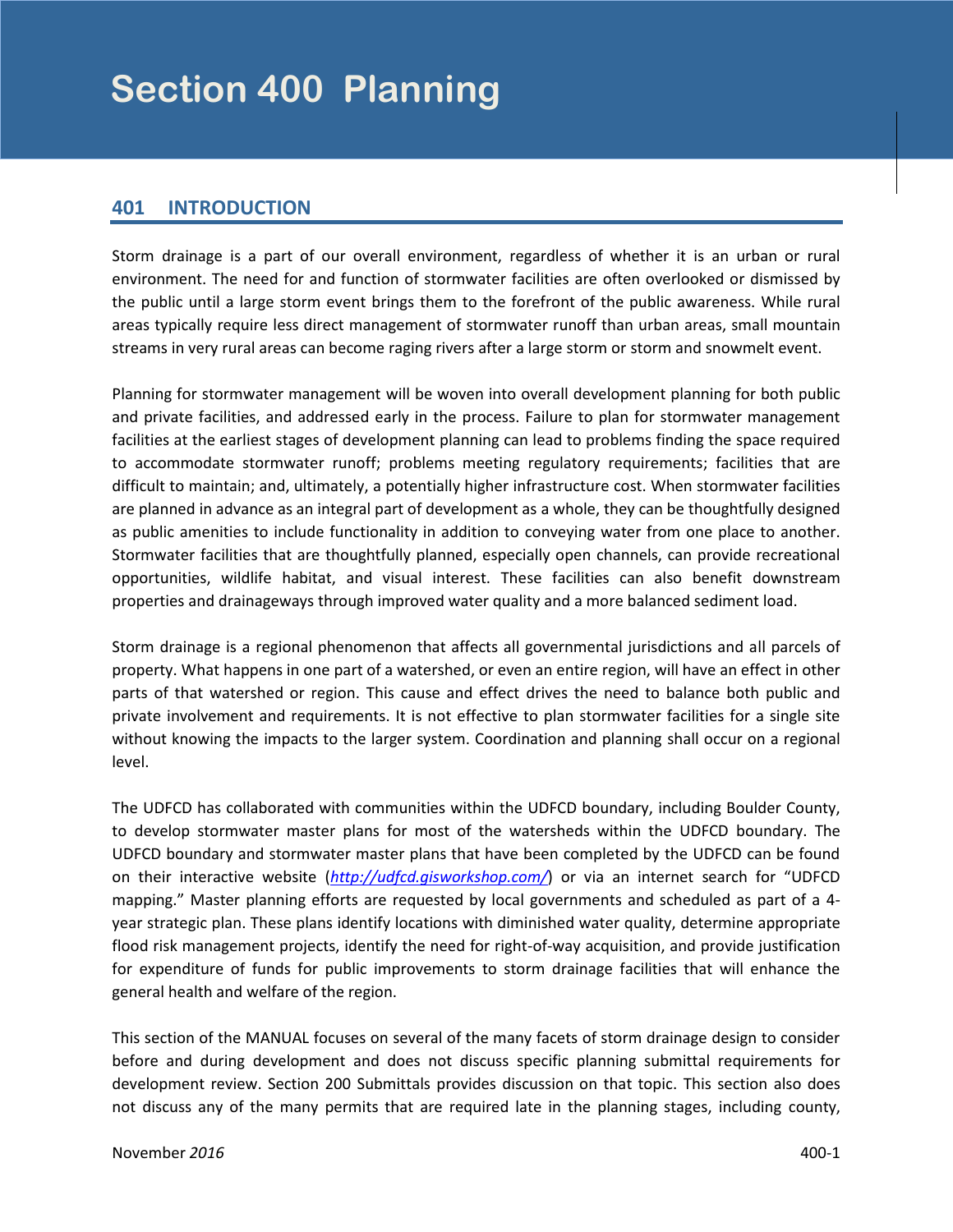<span id="page-3-0"></span>state, and federal permits. These permits are discussed at length in Section 1400 Environmental and Regulatory Permitting.

# **402 PLANNING PROCESS**

Because the impacts of stormwater can be far reaching geographically, drainage planning is a complex process. Several things will be considered during planning, but the general planning process is as follows:

- 1. **Major Drainage Planning.** This is the highest level of stormwater planning. Local and regional planning efforts will consider the major drainage system necessary to manage the 100-year runoff. Implementation of major drainage plans can reduce loss of life and major damage to the community and its infrastructure.
- 2. **Outfall System Planning.** Outfall system planning is watershed-based and identifies detention, water quality, and conveyance practices within a watershed. Outfall system plans typically address storm drain improvements, stream crossing improvements, increased conveyance, channel stabilization, and floodplain preservation.
- 3. **Initial Drainage System Planning.** This level of planning considers the drainage system required to transport runoff from the 2-year to 5-year storm events. Initial system planning will have the goal of minimizing drainage problems from these more frequently occurring storms.
- 4. **Water Quality and Environmental Design.** Stormwater planning efforts will address stormwater quality treatment, opportunities to mimic natural hydrology and preserve natural features, wildlife habitat, and the impacts of new facilities. A multi-disciplinary design team can help to ensure that all potential benefits are considered in the drainage planning effort.

# **403 PLANNING FOR STORMWATER MANAGEMENT**

This section provides brief discussions regarding the general impacts of development and several factors that will be considered when planning stormwater management facilities.

# **403.1. Impacts of Potential Development**

Development results in increased imperviousness and increased runoff rates and volumes. These increases can have significant impacts to downstream properties, existing natural channels, and infrastructure. Downstream properties can be flooded if increased runoff rates cannot be handled by existing stormwater facilities. Natural channels can experience extreme erosion due to the increased flow rates if corrective measures are not taken as development increases. Roads can be washed out if culverts and bridges are not upsized to accommodate the increases. Water quality often suffers with development as well. Sediment, nutrients, heavy metals, and trash and debris can all be associated with development. At a minimum, new infrastructure will be designed to accommodate future flow rates, as opposed to existing ones. Future flow rates are those that are anticipated to exist once full build-out of an area in accordance with proposed land use is complete.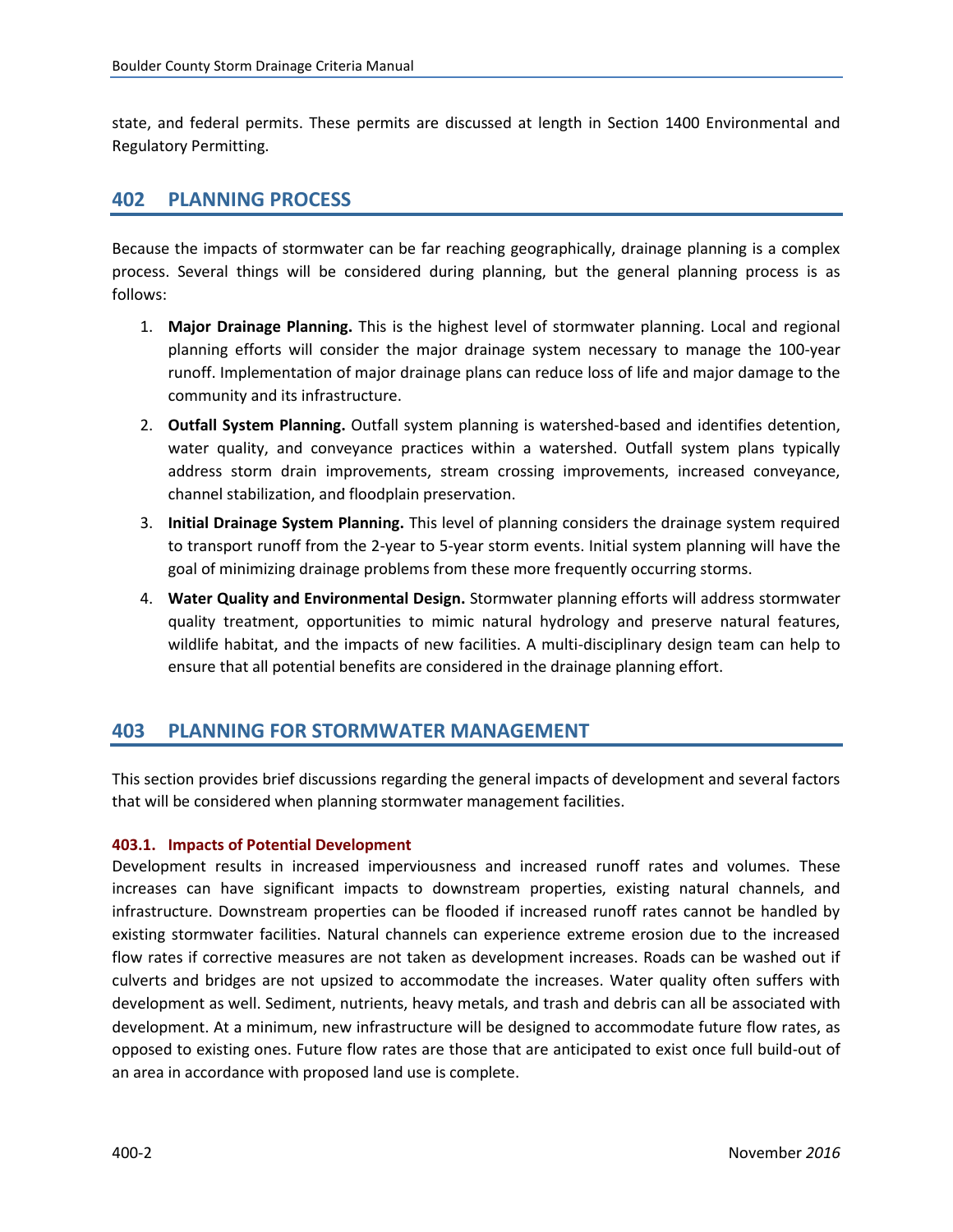# <span id="page-4-0"></span>**403.2. Master Planning**

Several master plans have been completed in Boulder County to define proposed drainageway improvements needed to address existing drainage problems or impacts of development. Future master plans and updates to existing master plans may be completed in the future. To ensure proposed development and new improvements to the overall storm drainage system will be compatible with plans for the surrounding areas, the county requires all improvements to be designed in accordance with adopted master plans and the criteria herein.

# **403.3. Maintenance Considerations**

The function and effectiveness of many storm drainage and water quality facilities depends on adequate maintenance. Planning for maintenance activities must be included in the design of all stormwater management facilities, including providing space for personnel and equipment to access the facility from the nearest public road and limiting the need for maintenance by reducing the potential for sediment and debris to accumulate to the extent possible.

## **403.4. Multiple Uses and Space Allocation**

Because stormwater management is part of the larger environment, space must be set aside to accommodate it. It may appear initially that providing space for stormwater management facilities such as channels and storage and water quality facilities is in direct competition with other land uses. However, not providing adequate space for stormwater facilities will ultimately disrupt the function of other land uses, especially during large storm events. Additionally, stormwater facilities can also be treated as a resource that provides recreational and social opportunities, wildlife habitat, visual interest, and water quality benefits. Facilities intended for use only during very large storm events, such as large or off-line storage facilities, can also accommodate sports and parks facilities when they are not being used for detention. Infiltration and detention can be incorporated into landscaped areas. At a minimum, right-of-way and easements will be included during the planning stages of development to ensure sufficient space is allotted to stormwater management.

#### **403.5. Channel Stabilization and Ecological Design**

Channel erosion often occurs with changes in hydrology because of development. The creek master plans adopted by Boulder County, the UDFCD, and other jurisdictions within the county provide preliminary design information regarding which channels require stabilization and how best to provide it. Even if the recommendations for stabilization do not currently involve ecological design concepts, these will be considered for all channel stabilization projects in the county to provide additional benefits, such as wildlife habitat and improvements to water quality. Ecological design concepts are discussed in Section 700 Open Channels. All improvements proposed must address the recommendations contained within the master plans adopted by the county. Work in channels will also consider impacts to regulatory floodplains and wetlands as part of the planning process.

# **403.6. Low Impact Development**

The concept of Minimizing Directly Connected Impervious Areas (MDCIA) can contribute significantly to reducing runoff volume and peak flow rate and enhancing water quality. The concept is that the effective imperviousness of a site can be reduced by designing pervious areas, such as driveways, parking lots, and roofs, to discharge to pervious areas (such as grass buffers and swales) before discharging from a site. Impervious areas such as parking lots can also be broken into smaller individual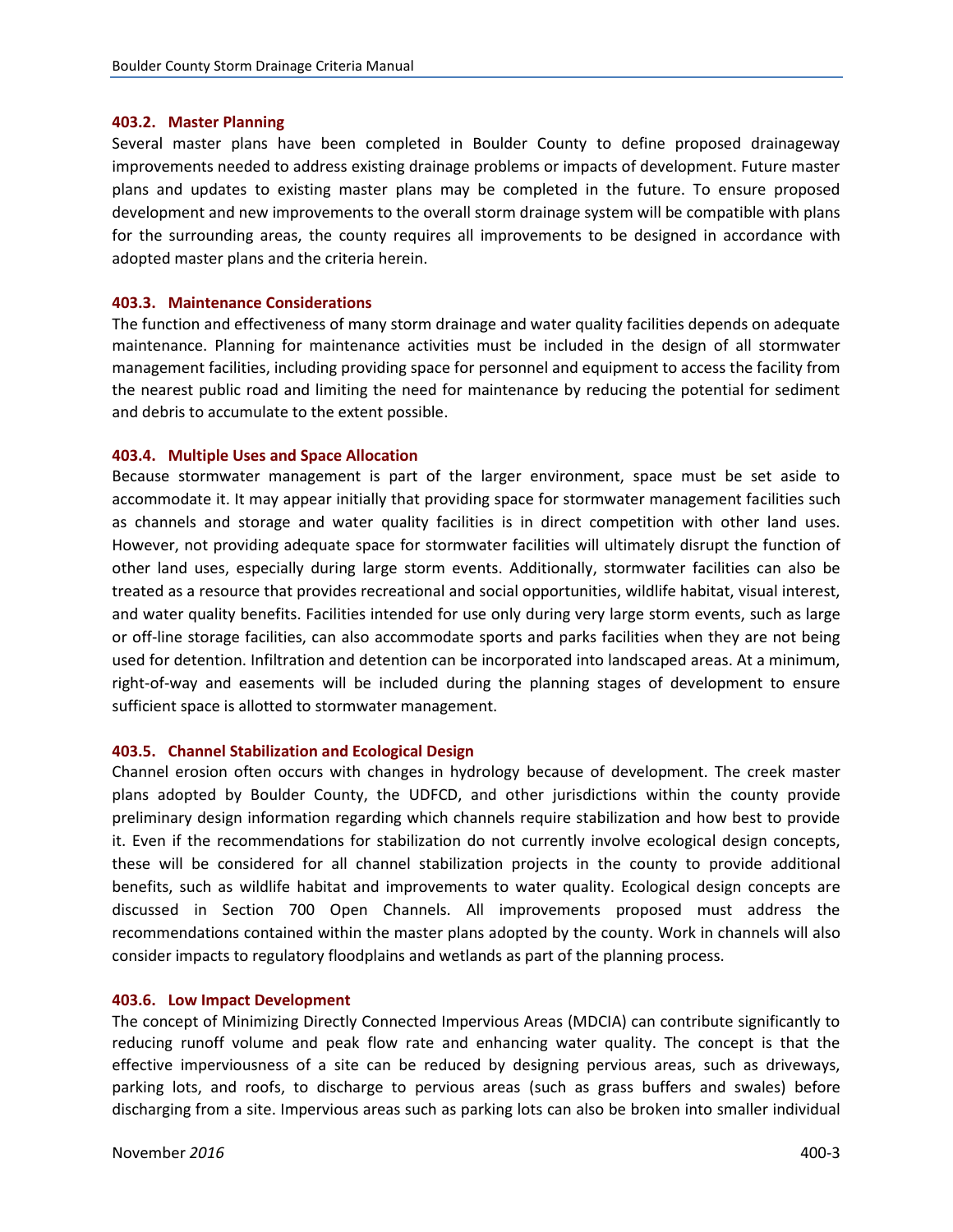<span id="page-5-0"></span>areas with pervious areas interspersed. This type of layout will slow the rate of runoff from a site and allow more opportunity for runoff from the impervious areas to infiltrate into the pervious areas. While using this strategy at a single site might not have a large effect on the watershed as a whole, low-impact development practices implemented routinely throughout a watershed can have a very large effect, especially on water quality. Additional information on low-impact development can be found in the USDCM.

# **403.7. Detention Ponds and Permanent Water Quality Facilities**

Detention and permanent water quality facilities shall be sized and sited very early in the development planning process to ensure that side slopes can remain relatively flat. This will allow the facilities to be more easily maintained and to be incorporated into an overall site use plan that will allow them to be viewed as site amenities, rather than a necessary nuisance. The potential for infiltration will be evaluated. Local storm drains shall be incorporated into the functionality of the facility, and the design depth of the water in the detention or water quality facility will consider adjacent property use.

# **404 UNIQUE SITE CONSIDERATIONS**

The considerations in this section occur much less frequently, but county staff and developers will determine if each of these items is applicable to the site being evaluated, as the impacts from these items can be extensive.

# **404.1 Water Rights and Raw Water Ditches**

Drainage improvements must not affect water rights or the function of raw water ditches. The presence and potential impact of and to local head gates, raw water ditches, and reservoirs needs to be evaluated early in the planning process to determine appropriate measures required to avoid injuring water rights. Raw water ditch and reservoir owners must be contacted to determine what options are acceptable or impermissible prior to beginning design. Raw water ditches are not typically intended to convey stormwater runoff as transbasin diversions may occur; although, there are exceptions. Consent from the ditch owner(s) is required with the development application if the proposed improvements will alter flow patterns, quality, rates, or quantities to or within an existing raw water ditch.

# **404.2 Jurisdictional Dams and Reservoirs**

There are over 100 jurisdictional dams in Boulder County, as defined by the Colorado Division of Water Resources Dam Safety Branch. Most are owned and operated by private irrigation companies, water districts, or municipalities, while a few are owned and operated by Boulder County Parks and Open Space. The CODE states that, "Land which is subject to a possible upstream dam failure shall not be platted unless the potential flooding condition is alleviated according to plans approved by the County Engineer, unless otherwise approved by the State Engineer." Development shall not be planned on lands that are subject to inundation by a dam breach without a design exception.